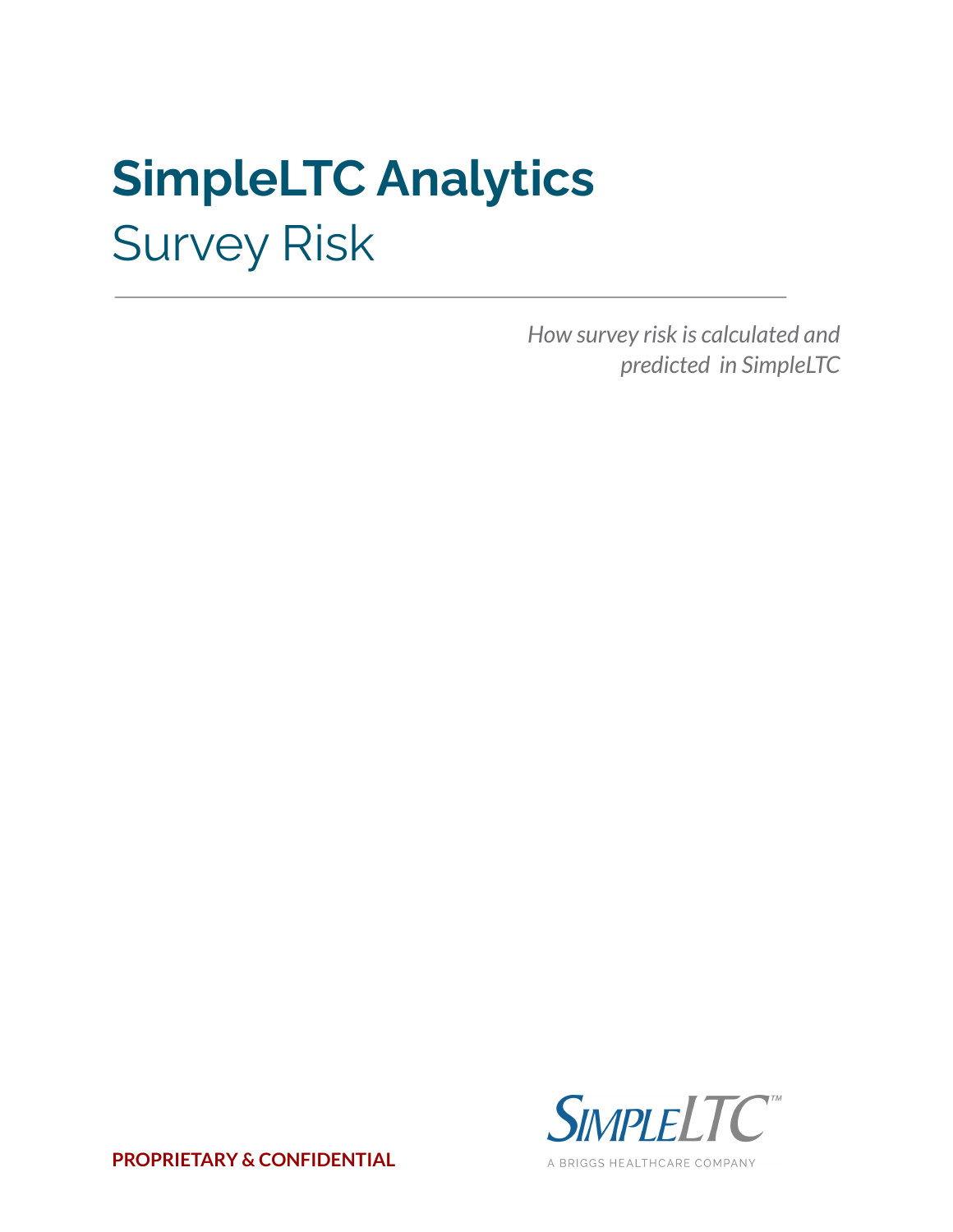## **Overview**

The SimpleLTC Survey Risk report aims to quickly identify high-risk residents, using approximately 100 risk indicators from each comprehensive MDS assessment. These risk indicators are derived from a mix of official CMS Survey reports and SimpleLTC's proprietary Frailty Index.

This tool was specifically developed to identify residents who pose the highest risk of being included in the initial survey pool. However, these clinical risk metrics can also be used for care planning discussions, QAPI meetings, and staffing decisions. Below is a detailed description of the process and indicators used to group each resident into a respective survey risk category.

## MDS Indicators

To begin, the SimpleLTC system gathers the item level details from a resident's most recent comprehensive assessments. These indicators are duplicated from CMS survey documentation detailed in the Long Term Care Survey Process Procedure Guide<sup>1</sup> / MDS Indicator Facility Rate Report (Step 11), and Resident Matrix (Step 12). See the table below for details regarding the notations used in each indicator column and their meanings.

| <b>Column Name</b>             | <b>Possible Responses</b><br>"Y" unless otherwise indicated                                  |                                                                                                   | Source<br>(MDS Indicators<br>or 802 Matrix) |
|--------------------------------|----------------------------------------------------------------------------------------------|---------------------------------------------------------------------------------------------------|---------------------------------------------|
| <b>Alzheimer's or Dementia</b> | AL - Alzheimer's<br>DF - Dementia                                                            |                                                                                                   | <b>MI</b> and 802                           |
| MD, ID, RC                     | MD - Mental Disorder<br>ID - Intellectual Disability<br><b>RC</b> - Related Condition        |                                                                                                   | <b>MI</b> and 802                           |
| <b>Medications</b>             | 1 - Insulin<br>ABX - Antibiotic<br>H - Hypnotic<br>AP - Antipsychotic<br>AD - Antidepressant | AC - Anticoagulant<br>D - Diuretic<br>O - Opioid<br>AA - Antianxiety<br><b>RESP - Respiratory</b> | <b>MI</b> and 802                           |
| <b>Pressure Ulcers</b>         | Count of highest stage. Append (FA) if facility acquired.                                    |                                                                                                   | <b>MI</b> and 802                           |
| <b>Weight Loss</b>             |                                                                                              |                                                                                                   | MI and $802$                                |
| <b>Tube Feeding</b>            | F - Enteral<br>P - Parenteral                                                                |                                                                                                   | <b>MI</b> and 802                           |
| <b>Dehydration</b>             |                                                                                              |                                                                                                   | MI and 802                                  |
| <b>Physical Restraints</b>     |                                                                                              |                                                                                                   | <b>MI</b> and 802                           |

<sup>1</sup> CMS, "Long Term Care Survey Process (LTCSP) Procedure Guide", 2021, <[https://www.cms.gov/Medicare/Provider-Enrollment-and](https://www.cms.gov/Medicare/Provider-Enrollment-and-Certification/GuidanceforLawsAndRegulations/Downloads/LTCSP-Procedure-Guide.pdf) [-Certification/GuidanceforLawsAndRegulations/Downloads/LTCSP-Procedure-Guide.pdf](https://www.cms.gov/Medicare/Provider-Enrollment-and-Certification/GuidanceforLawsAndRegulations/Downloads/LTCSP-Procedure-Guide.pdf)>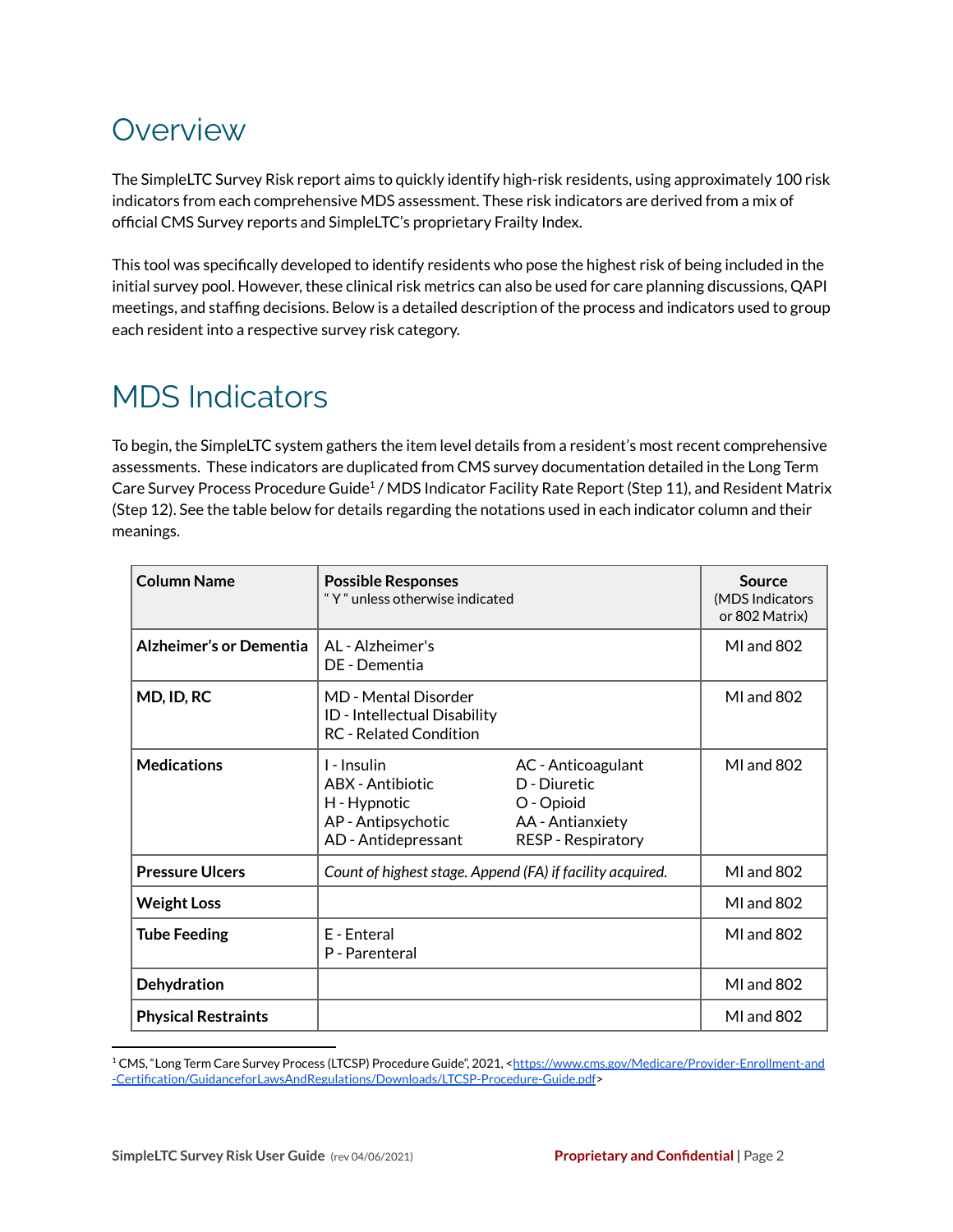| <b>Falls</b>                                    | F - Falls                                                                                                                                                                                                                 | <b>MI</b> and 802 |
|-------------------------------------------------|---------------------------------------------------------------------------------------------------------------------------------------------------------------------------------------------------------------------------|-------------------|
|                                                 | FI - Falls with Injury<br>FMI - Falls with Major Injury                                                                                                                                                                   |                   |
| Catheter                                        | Append (UTI) if UTI is present.                                                                                                                                                                                           | <b>MI</b> and 802 |
| <b>Dialysis</b>                                 |                                                                                                                                                                                                                           | MI and 802        |
| Hospice                                         |                                                                                                                                                                                                                           | MI and 802        |
| <b>Palliative Care</b>                          |                                                                                                                                                                                                                           | 802               |
| <b>Tracheostomy</b>                             |                                                                                                                                                                                                                           | MI and 802        |
| Ventilator                                      |                                                                                                                                                                                                                           | MI and 802        |
| <b>Transmission-Based</b><br><b>Precautions</b> |                                                                                                                                                                                                                           | 802               |
| <b>IV Therapy</b>                               |                                                                                                                                                                                                                           | 802               |
| <b>Infections</b>                               | M-MDRO<br>TB - Tuberculosis<br><b>VH</b> - Viral Hepatitis<br>C - Difficile-C<br>WI - Wound Infection<br>UTI - UTI<br>SEP - Sepsis<br><b>SCA</b> - Scabies<br><b>SARS - SARS</b><br>GI - Gastroenteritis<br>COV-2 - COVID | <b>MI</b> and 802 |
| Rehospitalizations                              | Count of rehospitalizations during episode.                                                                                                                                                                               | MI                |
| Pain                                            | F - Frequent<br>C - Constant                                                                                                                                                                                              | MI                |
| Depression                                      |                                                                                                                                                                                                                           | MI                |
| <b>Bowel and Bladder</b>                        |                                                                                                                                                                                                                           | MI                |
| <b>ROM Limitation</b>                           | U - Upper<br>L - Lower<br>Append (Therapy) if therapy indicated                                                                                                                                                           | MI                |
| <b>Wandering</b>                                |                                                                                                                                                                                                                           | MI                |
| <b>Decline in ADLs</b>                          | Residents in N028 numerator during most recent QM<br>quarter within active time frame.                                                                                                                                    | MI                |

A count of each resident's indicators will serve as the primary sort criteria in the resident table. A secondary sort on the resident Frailty Index will be used to rank those residents with the same number of indicators present.

## Frailty Index

The SimpleLTC Frailty Index is a proprietary clinical metric that uses a mix of clinical measures from MDS assessments. These metrics are recalculated with each new comprehensive assessment and compiled to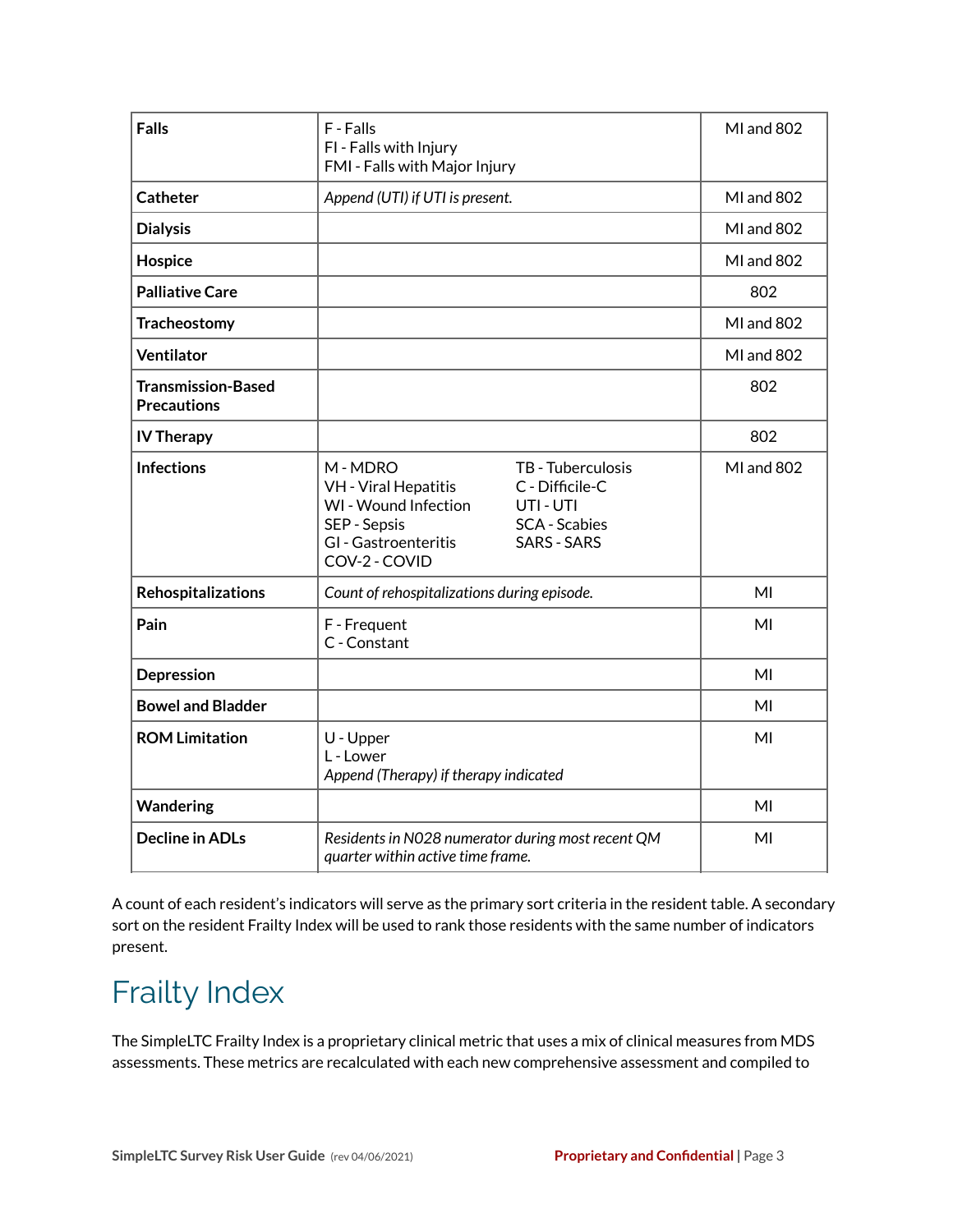give each resident a score from 0 - 100. A low score indicates a resident is in relatively good condition and likely to recover well from incidents and events. A high score indicates the resident is at higher risk and is less likely to recover, or will require more caregiver resources to do so.

See below for a detailed description of these clinical metrics.

### Barthel Index

The Barthel Index is an ordinal scale (0-100) used to assess functional status based on a resident's ability to perform activities of daily living (ADL). Lower Barthel scores indicate a lower level of resident independence. It is computed by summing the values of ten measurements that can be extracted from MDS Section G:

- 1. Feeding
	- $\circ$  0 = unable
	- 5 = needs help cutting, spreading butter, etc., or requires modified diet
	- $\circ$  10 = independent
- 2. Bathing
	- $0 =$  dependent
	- $0.5 =$  independent
- 3. Grooming
	- $\circ$  0 = needs to help with personal care
	- 5 = independent face/hair/teeth/shaving (implements provided)
- 4. Dressing
	- $0 =$  dependent
	- 5 = needs help but can do about half unaided
	- $\circ$  10 = independent (including buttons, zips, laces, etc.)
- 5. Bowels
	- $\circ$  0 = incontinent (or needs to be given enemas)
	- $\circ$  5 = occasional accident
	- $\circ$  10 = continent
- 6. Bladder
	- $\circ$  0 = incontinent, or catheterized and unable to manage alone
	- $\circ$  5 = occasional accident
	- $\circ$  10 = continent
- 7. Toilet Use
	- 0 = dependent
	- $\circ$  5 = needs some help, but can do something alone
	- $\circ$  10 = independent (on and off, dressing, wiping)
- 8. Transfers (Bed to Chair and Back)
	- $\circ$  0 = unable, no sitting balance
	- $\circ$  5 = major help (one or two people, physical), can sit
	- $\circ$  10 = minor help (verbal or physical)
	- $\circ$  15 = independent
- 9. Mobility (On Level Surfaces)
	- $\circ$  0 = immobile or < 50 yards
	- $\circ$  5 = wheelchair independent, including corners,  $>$  50 yards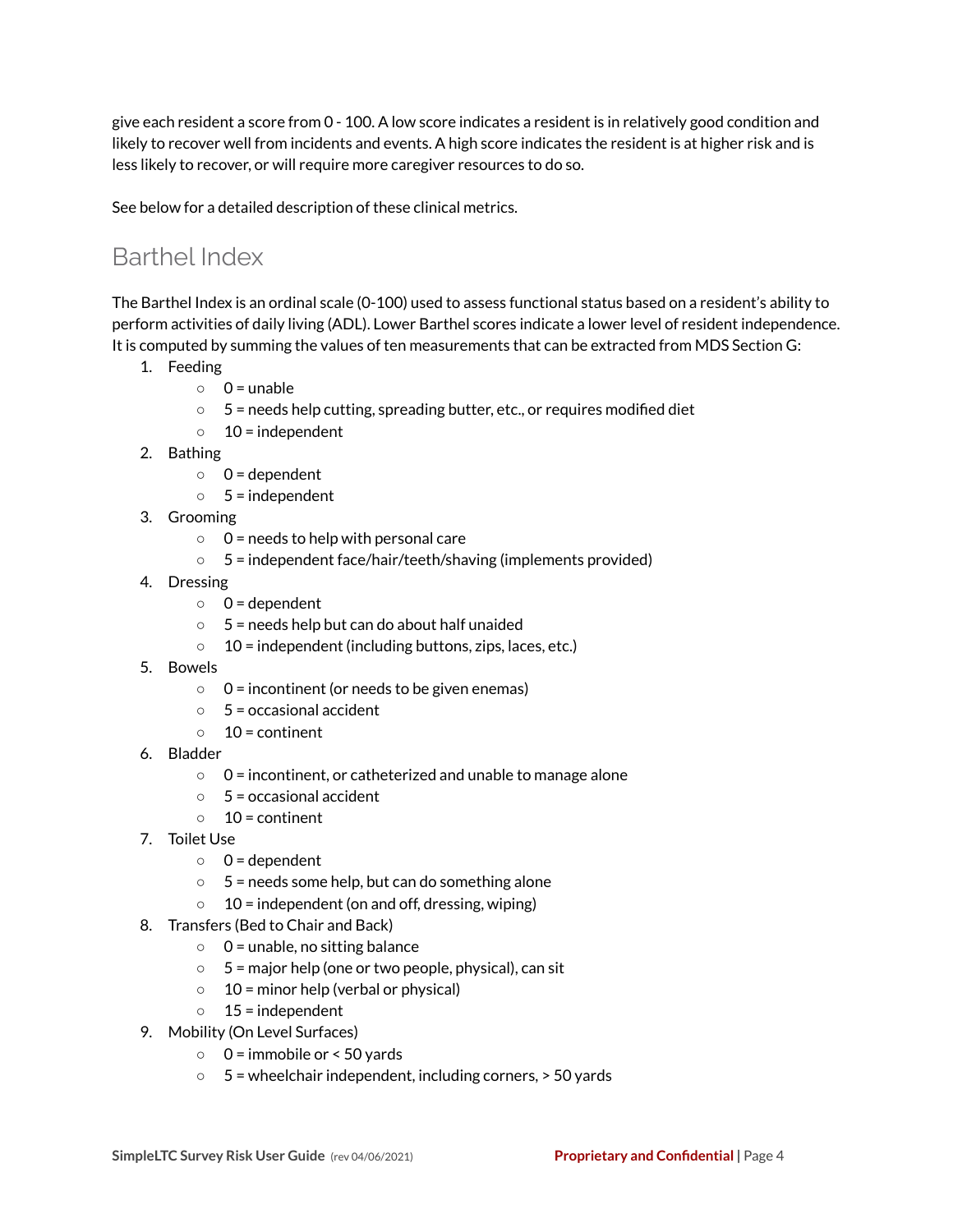- $\circ$  10 = walks with help of one person (verbal or physical) > 50 yards
- $\circ$  15 = independent (but may use any aid; for example, stick) > 50 yards

#### 10. Stairs

- $0 =$  unable
- $\circ$  5 = needs help (verbal, physical, carrying aid)
- $\circ$  10 = independent

#### Comorbidity Index

The comorbidity index used to calculate the rehospitalizations metrics in the SimpleLTC analytics dashboard are derived from two well-known and widely used indices, Charlson and Elixhauser. Details about the weights for each comorbidity category and how they were calculated can be found in <u>this [article](http://www.ncbi.nlm.nih.gov/pmc/articles/PMC3100405/)</u><sup>2</sup>.

A comorbidity index is a method of categorizing comorbidities based on the International Classification of Diseases (ICD) diagnosis codes or from MDS Section I diagnoses. Each comorbidity category has an associated weight (from 1 to 6), determined by the adjusted risk of mortality or resource use. The sum of all the weights results in a single resident comorbidity score. The higher the score, the more likely the predicted outcome will result in mortality or higher resource use.

#### Mood Severity

The mood severity score, pulled directly from MDS  $\frac{\rm Section\,D^3}{}$  $\frac{\rm Section\,D^3}{}$  $\frac{\rm Section\,D^3}{}$ , is an indication of depression or other mood disorders. This score can be very helpful when determining the risk of rehospitalization for a resident.

#### Functional Outcome Group (FOG)

For each MDS assessment, a resident can be placed into one of 22 hierarchical groups known as functional outcome groups. Residents that fall into higher groups have better potential for rehabilitation, whereas residents in lower groups are less likely to rehab well. By measuring a resident's FOG at the start compared to the end of a stay, you can conclude how well the resident rehabilitated during the stay.

Each group is defined based on a combination of a resident's baseline function on:

- Three functional measures
	- Bed mobility
	- Transferring
	- Ambulation
- Potential to improve in function

Rehab potential is characterized by the ability to perform the eating and dressing ADLs on the baseline MDS, using the self-performance scale. The reason for using these ADLs is that they reflect cognitive

<sup>2</sup> Gagne, Joshua J et al."A combined comorbidity score predicted mortality in elderly patients better than existing scores." *Journal of clinical epidemiology* 64.7 (2011): 749-759.

 $^3$  "Minimum Data Set 3.0 Resident Assessment ... - aanac." 2014. 8 Mar. 2016

<sup>&</sup>lt;[http://www.aanac.org/docs/mds-3.0-rai-users-manual/11119\\_mds\\_3-0\\_chapter\\_3\\_-\\_section\\_d\\_v1-10.pdf?sfvrsn=6>](http://www.aanac.org/docs/mds-3.0-rai-users-manual/11119_mds_3-0_chapter_3_-_section_d_v1-10.pdf?sfvrsn=6)